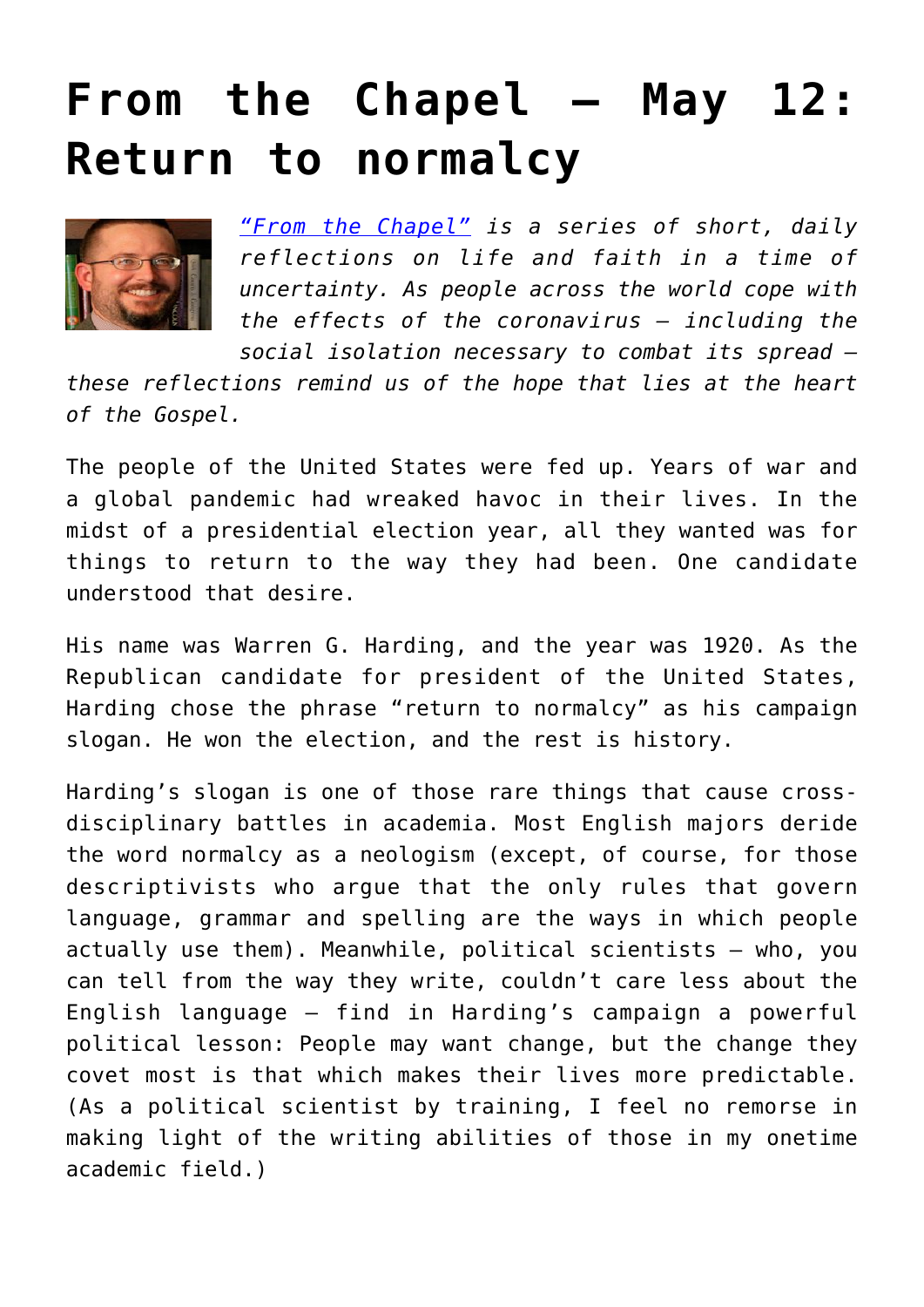Over the last few weeks, it has slowly dawned on me that I've begun seeing the word normalcy in print and hearing it uttered by, well, normal people at a level I've never encountered before. So I popped it into Google Trends and looked at the interest in this term over the last five years, and — lo and behold! — [the graph looks a lot like the rise in COVID-19](https://trends.google.com/trends/explore?date=today%205-y&geo=US&q=Normalcy) [deaths](https://trends.google.com/trends/explore?date=today%205-y&geo=US&q=Normalcy). From Feb. 9 all the way through April 4, the slope climbs until it's almost straight up. Interest in the term has declined by nearly half since then, but it's still at rates anywhere from twice to 10 times as high as any point in the previous five years.

I get it, just as I understand the desire of millions of people who have been sheltering in place to return to normalcy. While most of us who have been fortunate enough to be able to work from home have found unexpected joys or at least certain things we preferred over the past couple of months, we're ready to socially distance ourselves in a conference room, if it means we don't have to deal with another Zoom or Microsoft Teams meeting.

There's something comforting about living predictable lives. As the Catholic writer Walker Percy examined in his essays and his novels, there's something numbing about it, too. If there's been a silver lining in the cloud of this global pandemic, it's that the numbness has gone and we've had to become more conscious of the choices we've made, are making and will make in the future.

In other words, in place of living on autopilot, we've had to become moral actors once again — which is what we've always been called to be as Christians. Every action, as Pope Benedict XVI frequently said, is a moral action, and it needs to be considered with the gravity appropriate to the situation.

As we return to normalcy, retaining that sense of ourselves as moral actors in everything we do should become our new normal.